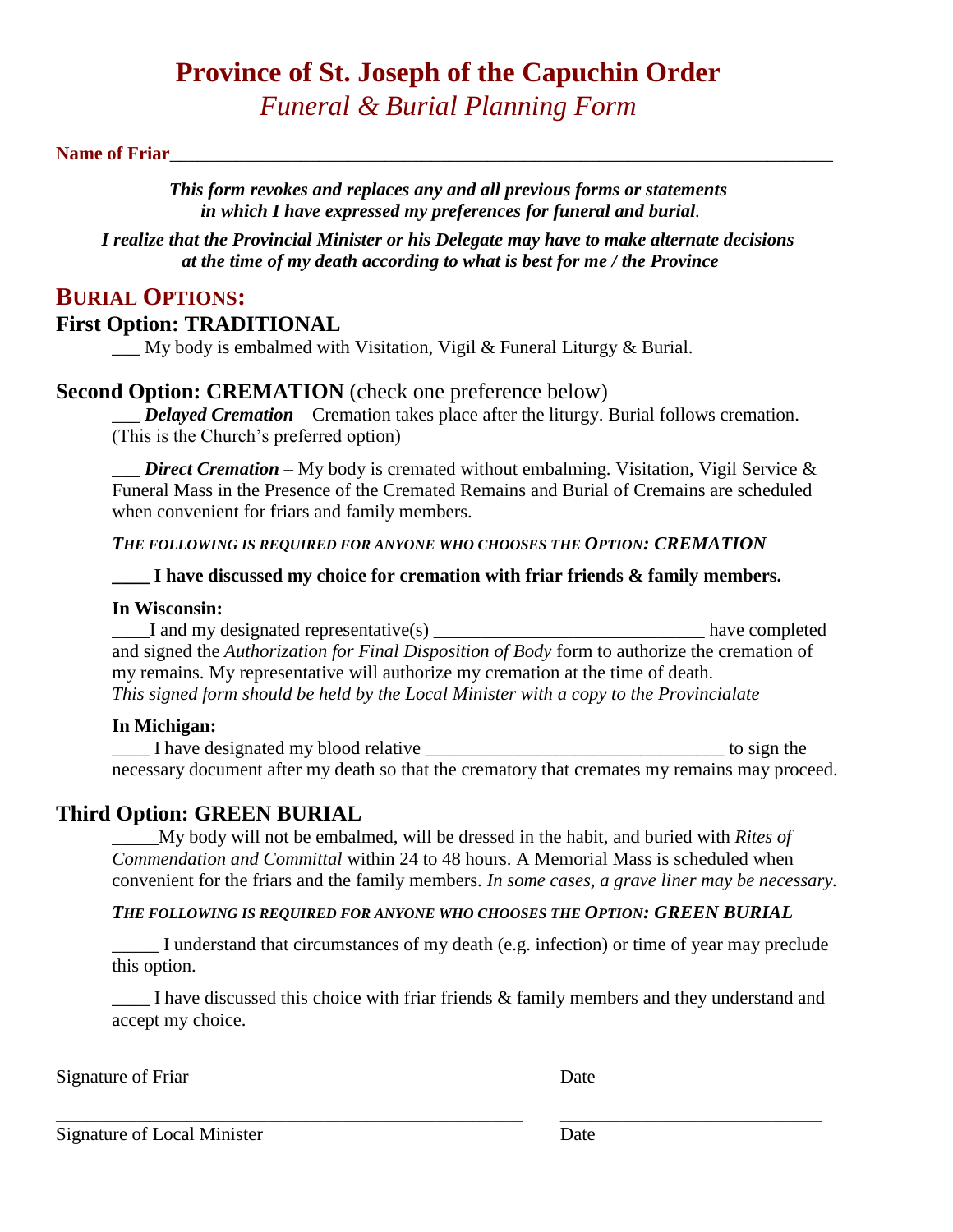**Military Honors** for friars who have served in the Army, Navy, Air Force, Marines, Coast Guard or National Guard:

I served in the U.S. (Insert branch)

\_\_\_ I desire to have military honors at my funeral (flag folding and presentation, etc..).

I do NOT wish to have military honors at my funeral.

#### *The following is required for anyone who has served in the Armed Forces*

I have discussed this choice with friars, friends  $\&$  family members and they understand and accept my choice.

**Catholic Organizations** As a member of a Catholic organization I would like them to be notified and request their presence at my Funeral or Memorial Mass.

| Knights of Columbus     | Council | Assembly |
|-------------------------|---------|----------|
| Knights of Peter Claver | Council | Assembly |

\_\_\_\_\_ Other \_\_\_\_\_\_\_\_\_\_\_\_\_\_\_\_\_\_\_\_\_\_\_\_\_\_\_\_\_\_\_\_\_\_\_\_\_\_\_\_\_\_\_\_\_

#### **Burial**

1. With regard to the burial of my remains:

Bury my remains in the nearest Capuchin cemetery (Required for a Green Burial)

\_\_\_\_\_\_ Capuchin Cemetery in Mt. Calvary

\_\_\_\_\_\_ Capuchin Cemetery in Detroit

\_\_\_\_\_\_ St. Joseph Cemetery in Appleton (Green Burials are not permitted)

2. I would like the following items buried with me:

## **Liturgy of Christian Burial (Funeral Mass)**

I would like the following Christian Symbols placed on my casket if there is a Funeral Mass:

\_\_\_\_\_\_\_\_\_\_\_\_\_\_\_\_\_\_\_\_\_\_\_\_\_\_\_\_\_\_\_\_\_\_\_\_\_\_\_\_\_\_\_\_\_\_\_\_\_

| Crucifix            | <b>Breviary</b>      |
|---------------------|----------------------|
| Book of the Gospels | Rule & Constitutions |
| Other               |                      |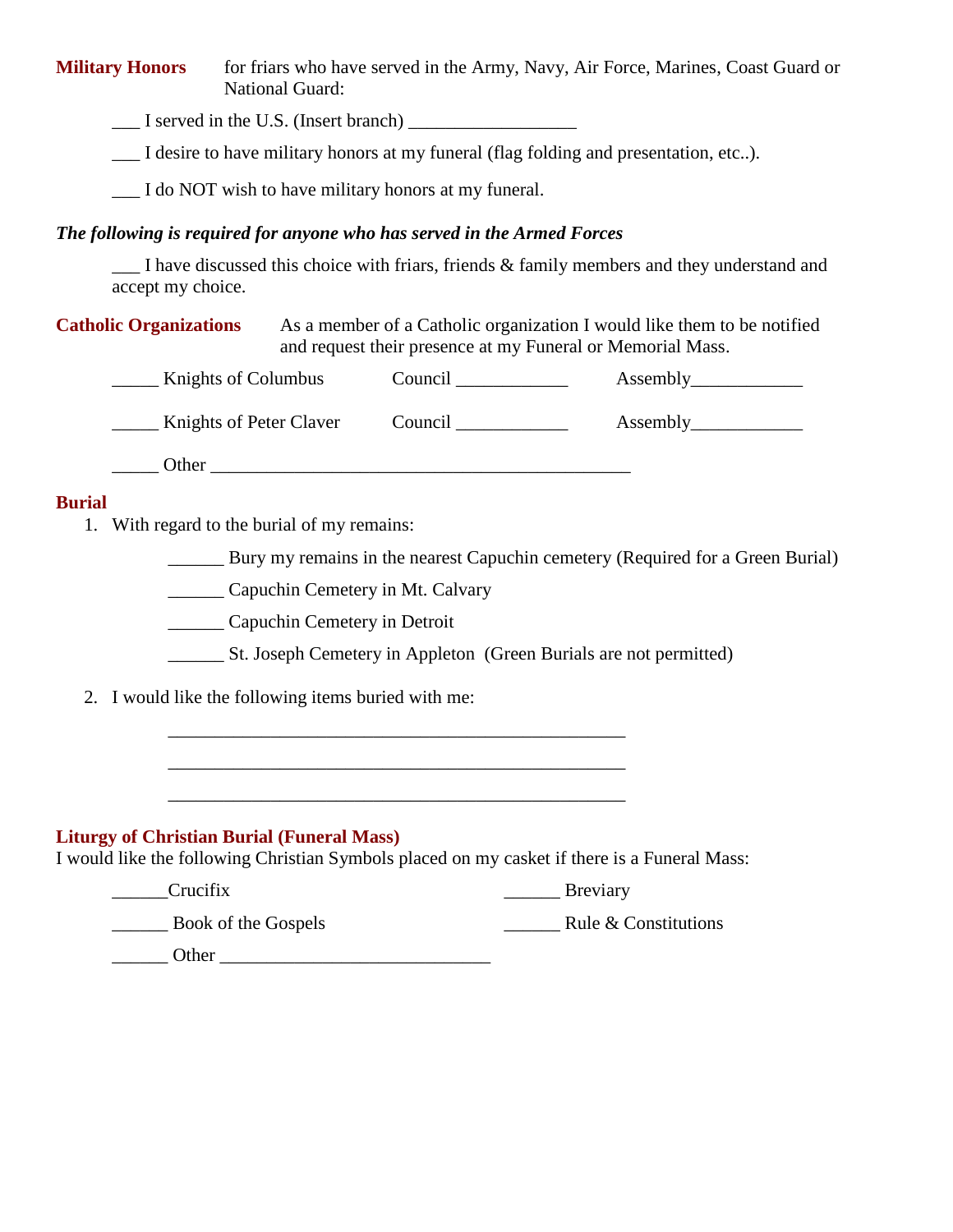# **Liturgy of Christian Burial (Funeral Mass) or Memorial Mass**

Ordinarily, the Provincial Minister presides and preaches at Capuchin funerals. If possible, I would like the homilist to be\_\_\_\_\_\_\_\_\_\_\_\_\_\_\_\_\_\_\_\_\_\_\_\_\_\_\_\_\_\_\_\_\_\_\_\_\_\_\_\_\_\_\_\_\_\_\_\_\_\_\_\_\_\_\_\_\_\_\_\_\_\_\_

| <b>Requested Scripture Readings:</b>                                                                                                                                                                |                                                                                                          |  |
|-----------------------------------------------------------------------------------------------------------------------------------------------------------------------------------------------------|----------------------------------------------------------------------------------------------------------|--|
|                                                                                                                                                                                                     |                                                                                                          |  |
|                                                                                                                                                                                                     |                                                                                                          |  |
|                                                                                                                                                                                                     |                                                                                                          |  |
| Optional: In addition to a Scripture passage, I would like the following non-Scriptural reading to<br>be proclaimed at the Vigil Service (e.g. a Franciscan passage, Capuchin Constitutions, etc.): |                                                                                                          |  |
| <b>Requested Hymns:</b>                                                                                                                                                                             |                                                                                                          |  |
| Commission.                                                                                                                                                                                         | Hymns that are current at the time of my death as selected by the Provincial Liturgical                  |  |
|                                                                                                                                                                                                     | If possible, I would like the following hymn or hymns to be sung at my funeral                           |  |
|                                                                                                                                                                                                     |                                                                                                          |  |
|                                                                                                                                                                                                     |                                                                                                          |  |
| Special intercessions:                                                                                                                                                                              |                                                                                                          |  |
|                                                                                                                                                                                                     |                                                                                                          |  |
| <b>Funeral or Memorial Mass:</b>                                                                                                                                                                    | Family Members, Friends or Friars that you would like to have an appropriate role in your Vigil Service, |  |
|                                                                                                                                                                                                     |                                                                                                          |  |
| <b>Additional requests:</b>                                                                                                                                                                         |                                                                                                          |  |

**\_\_\_\_\_\_\_\_\_\_\_\_\_\_\_\_\_\_\_\_\_\_\_\_\_\_\_\_\_\_\_\_\_\_\_\_\_\_\_\_\_\_\_\_\_\_\_\_\_\_\_\_\_\_\_\_\_\_\_\_\_\_\_\_\_\_\_\_\_\_\_\_\_\_\_\_\_\_\_\_\_\_\_**

**\_\_\_\_\_\_\_\_\_\_\_\_\_\_\_\_\_\_\_\_\_\_\_\_\_\_\_\_\_\_\_\_\_\_\_\_\_\_\_\_\_\_\_\_\_\_\_\_\_\_\_\_\_\_\_\_\_\_\_\_\_\_\_\_\_\_\_\_\_\_\_\_\_\_\_\_\_\_\_\_\_\_\_**

**\_\_\_\_\_\_\_\_\_\_\_\_\_\_\_\_\_\_\_\_\_\_\_\_\_\_\_\_\_\_\_\_\_\_\_\_\_\_\_\_\_\_\_\_\_\_\_\_\_\_\_\_\_\_\_\_\_\_\_\_\_\_\_\_\_\_\_\_\_\_\_\_\_\_\_\_\_\_\_\_\_\_\_**